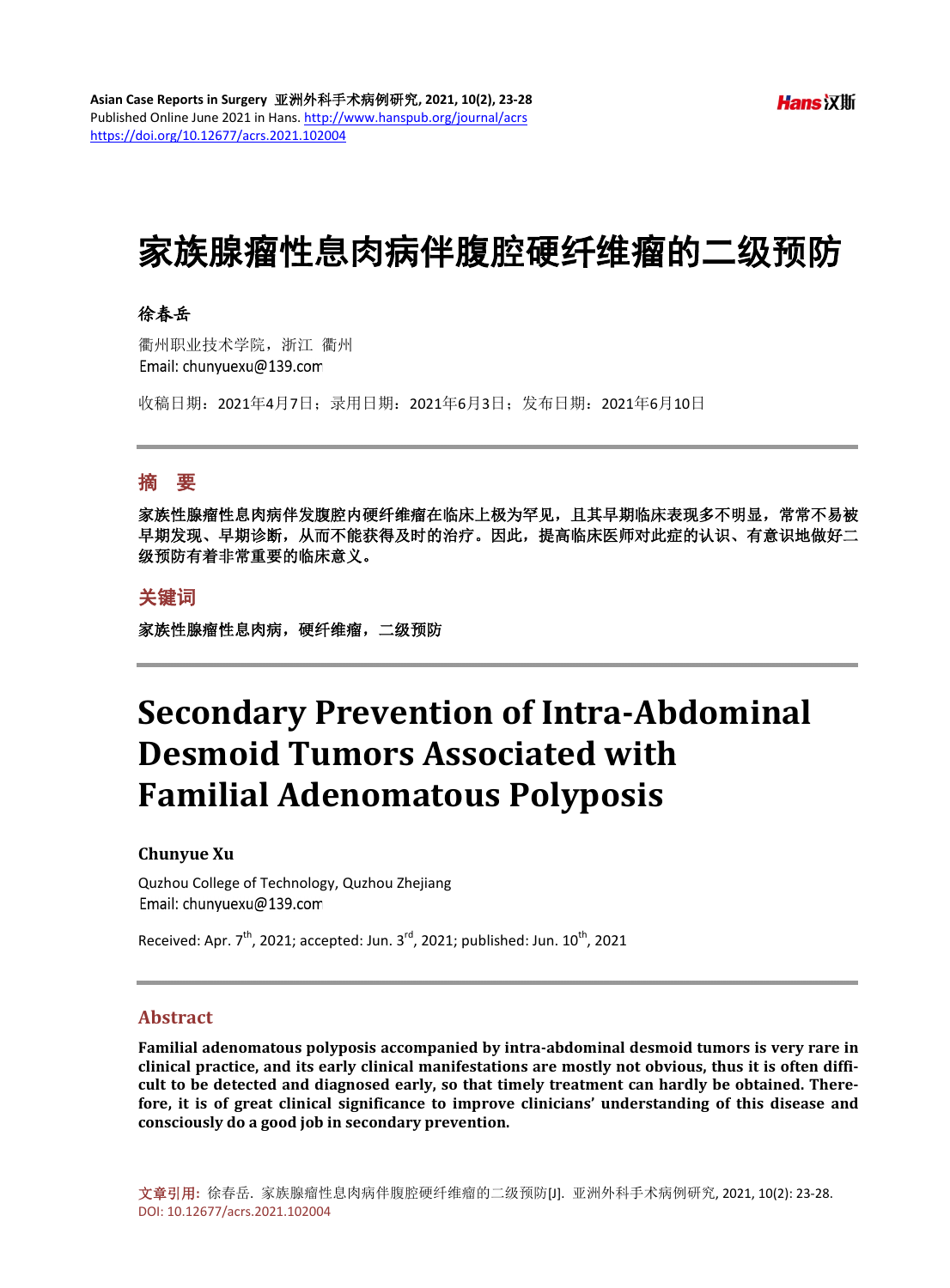## **Keywords**

#### **Familial Adenomatous Polyposis, Desmoid Tumors, Secondary Prevention**

Copyright © 2021 by author(s) and Hans Publishers Inc. This work is licensed under the Creative Commons Attribution International License (CC BY 4.0). <http://creativecommons.org/licenses/by/4.0/>



# **1.** 前言

家族性腺瘤性息肉病(FAP, Familial Adenomatous Polyposis)是一种由 *APC* 基因种系突变引起的常染 色体显性遗传性疾病,其典型过程是患者在青少年时期即可在结肠和直肠上发现数百至数千个腺瘤,如 果诊治不及时,几乎所有的患者都会发展成结直肠癌,故宜在癌变发生(平均约 35.9 岁[\[1\]\)](#page-3-0)前及早行预防 性结直肠切除术。FAP 患者一般都会有一些肠外表现,如骨瘤、硬纤维瘤、皮肤疾病、牙齿异常、先天 性视网膜色素上皮肥厚等[\[2\]](#page-3-1) [\[3\]](#page-4-0)。在 FAP 的相关病变中,硬纤维瘤是一种常见的可能危及生命的合并症, 需要特别注意。

硬纤维瘤(DTs, Desmoid Tumors)也称为侵袭性纤维瘤病,是一种罕见的具有局部侵袭性的良性纤维 瘤,发病占所有肿瘤类型的 0.03%。约 7.5%~16%的 DTs 来自于 FAP 患者,10%~15%的 FAP 患者可伴发 DTs [\[4\]](#page-4-1)。由于 DTs 在人群中的发病率很低,约为(2.4~4.3)/1,000,000,尽管 FAP 患者发生 DTs 的危险系 数是正常人的 825 倍,但 FAP 人群发病率也很低(不到 1/10,000) [\[3\]](#page-4-0) [\[5\]](#page-4-2), 因此, FAP 伴发 DTs 的患者极 为罕见;而且 FAP 患者伴发的 DTs 半数以上位于腹腔内[\[6\]](#page-4-3),常常不易被及时发现,导致误诊或漏诊, 从而不能获得及时的治疗。为了提高临床医师对此症的认识,做好"二级预防",现就该病的早期发现、 早期诊断、早期治疗三个方面的研究进展进行概括综述。

# **2.** 早期发现

# **2.1.** 危险因素分析与早期发现

硬纤维瘤(Desmoid Tumors, 以下简称 DTs)是一种罕见的纤维起源的良性肿瘤, 发生于深部软组织, 特点是具有高度潜在的局部内脏侵犯性和复发趋势。腹腔 DTs 的发病与多种因素有关,包括遗传史(家族 史)、创伤史(如腹部手术史)和体内雌激素环境(如年轻女性)等[\[7\]](#page-4-4) [\[8\]](#page-4-5)。Sinha [\[8\]](#page-4-5)通过 meta 分析预测 FAP 患者发生 DTs 的危险因素,结果发现家族史阳性是最重要的危险因素。而 Ana 等[\[9\]](#page-4-6)则认为, FAP 伴发 DTs 的发生除了与 APC 基因突变有关外,还与体内较高的雌激素环境和腹部手术创伤有关。

由于 FAP 的恶变率极高,目前临床上对于 FAP 的结直肠腺瘤性息肉仍主要采取结肠直肠切除术作为 预防性治疗,以避免结直肠癌的发生;但预防性结肠直肠切除术已成为 FAP 患者发生 DTs 的独立风险因 素[\[10\]](#page-4-7), 因此, 应选择合适的手术时间和手术方式以尽可能减少 DTs 的发生。由于 DTs 的发生率与施行 手术的时间早晚显著相关[\[11\]](#page-4-8),从手术创伤到发现 DTs 的间隔时间约为 7 到 60 个月[\[12\]](#page-4-9),因此, 对有阳 性家族史或其他高危因素(女性或高危基因型)的 FAP 患者, 许多学者支持适当推迟预防性大肠切除术的 手术时间, 从而延迟 DTs 的发病[\[5\]](#page-4-2) [\[9\]](#page-4-6)。

DTs 的发生率还与预防性大肠切除的不同手术方式所带来的创伤大小有关[\[9\]](#page-4-6)。FAP 的预防性结肠直肠 切除手术方式大致有 3 类:全大肠切除术(total proctocolectomy, TPC)联合回肠末端造瘘术、TPC 联合回肠储 袋肛管吻合术(ileal pouch-anal anastomosis, IPAA)和全结肠切除术联合回肠直肠吻合术(ileorectal anastomosis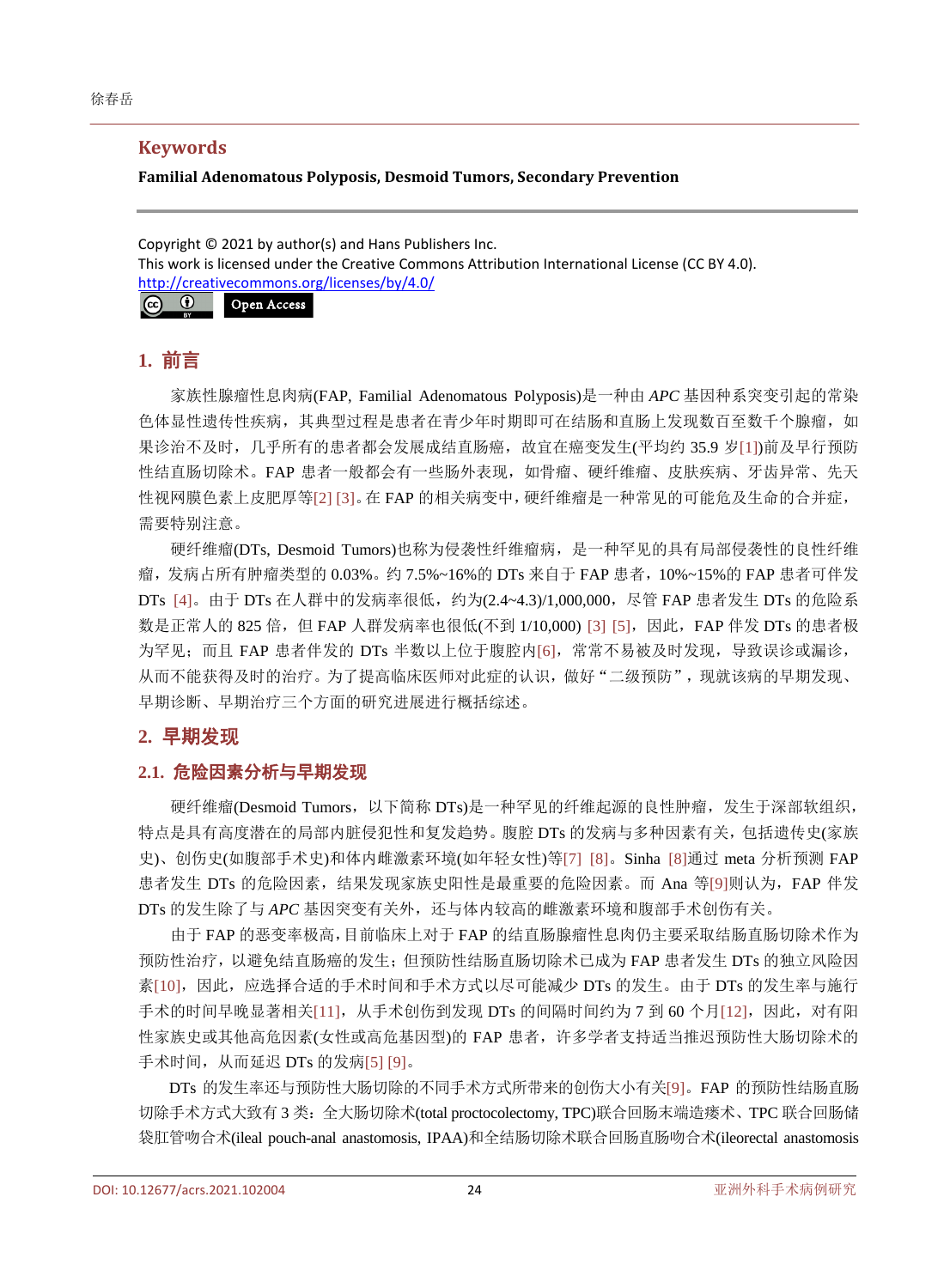IRA) [\[13\]](#page-4-10)。由于 IPAA 能够最大限度减少直肠黏膜残留、降低腺瘤复发癌变风险,可保留肛门、术后肛门排 便功能相对较好,且不会增加术后 DTs 发生的风险[\[14\]](#page-4-11),因此,IPAA 已经成为 FAP 患者施行预防性结直肠 切除的首选术式[\[15\]](#page-4-12) [\[16\]](#page-4-13)。而腹腔镜手术因创伤相对较小,可以降低 FAP 患者预防性结直肠切除术后发生  $DTs$  的风险[\[9\]](#page-4-6) [\[17\]](#page-4-14) [\[18\]](#page-4-15),因此, 腹腔镜下行 IPAA 术已成为 FAP 患者预防性结直肠切除的首选手术方案。

鉴于以上所述,对于确诊为 FAP 的患者(尤其是年轻女性患者),且曾早期施行过预防性结肠直肠切 除术者[\[8\]](#page-4-5),要特别注意分析其术后发生腹腔 DTs 的可能性。

Winan 等[\[19\]](#page-4-16)以结肠镜检查来确定新诊断的 DTs 患者中并发 FAP 的概率。结果发现, 在 626 例 DTs 患者中,有 26 例诊断为 FAP。DTs 患者中具有以下四个特征者更容易被诊断出同时患有 FAP: 年龄 < 40 岁、瘤体位于腹腔内或腹膜后、病变呈多灶性、家族史阳性。这提示了患 DTs 者伴发 FAP 的几种危险因 素。所以,对于被确诊为 DTs 的患者,如同时具有以上四个特征者,应行结肠镜检查来确定有无并发 FAP。

#### **2.2.** 基因检测与早期发现

DTs 的发病与 *CTNNB1* 或 *APC* 基因突变相关,但这两种突变并不同时发生。Amandeep [\[7\]](#page-4-4)认为约 85% 的 DTs 是偶发的,系因编码 β-catenin 蛋白的 *CTNNB1* 基因发生了突变所致;只有 5%的 DTs 与 *APC* 基 因突变相关的加德纳型家族性腺瘤性息肉病(FAP)伴发。FAP 伴发 DTs 由 *APC* 基因突变引起[\[4\]](#page-4-1),*APC* 基 因位于染色体 5q21 上,编码由 2843 个氨基酸组成的 APC 蛋白[\[3\]](#page-4-0)。而关于 *APC* 基因突变位点的研究, Voytek 等[\[20\]](#page-4-17)于 2015 年报道了伴发 DTs 的 FAP 患者基因型与表型关系的 meta 分析, 结果显示第 1310~2011 密码子是最常见的 *APC* 基因突变区。Ana 等[\[9\]](#page-4-6)认为,*APC* 基因突变的部位与 FAP 的严重程 度和 DTs 的发生频率有关。位于密码子 1309 末端的突变与较弱的息肉病相关,但 DTs 的发生频率较高。

从 FAP 伴发 DTs 患者的肿瘤生物学来看, 其 APC 基因突变位点有着明显的性别差异, 男性患者的 突变位点限于外显子 5、14 和 15,而女性患者的 *APC* 基因的整个编码区域都有突变。女性患者发生 DTs 的风险似乎更高,与突变位点无关,而男性患者似乎受突变位点的影响更大[\[21\]](#page-4-18)。

因此,当有家族史的 FAP 患者作基因检测并发现 *APC* 基因相应位点有突变时,应进行进一步的相 关辅助检查,以利早期发现、明确是否伴发了 DTs。

#### **3.** 早期诊断

由于 FAP 相关 DTs 的异质性和在疾病进化过程中缺乏可预测的生物标志物,导致其诊断上的困难。 DTs 生物行为难以预测,表现为缓慢生长的肿块,早期通常不会引起症状,临床表现具有较大的隐匿性。 发生于腹腔内者,常呈广泛的弥漫性侵袭性生长,常侵袭肠系膜或其根部,与系膜血管及腹腔内或腹膜 后大血管关系密切,侵袭包裹或压迫腹腔内脏器,如肠管、输尿管、肠系膜上动脉等,从而引起肠梗阻 [\[22\]](#page-4-19)、输尿管梗阻[\[23\]](#page-4-20)、内脏假性动脉瘤[\[6\]](#page-4-3),出现腹痛、腹部肿块、内瘘、穿孔、出血等临床征象,以及 腹膜炎、菌血症等感染表现。因此,当 FAP 患者(特别是曾行预防性结直肠切除术的患者)出现不明原因 的肠梗阻、肠瘘、腹腔感染以致全身性感染等征象时,要注意进行全面检查以明确是否存在腹腔内 DTs。

腹腔内 DTs 的发现、诊断和监测需要借助各种成像技术,包括超声(U/S),磁共振成像(MRI), 计算 机断层扫描(CT),正电子发射断层扫描(PET)和 X 线摄片。最终的诊断需要病理活检[\[4\]](#page-4-1)。为了解腹腔内 DTs 的部位、病变范围,与腹壁和腹腔内结构的关系等,腹部 CT 是首选检查,它较超声和磁共振成像 更理想。为了明确腹腔内 DTs 的性质,可在超声引导下行细针穿刺活体组织病理检查。

### **4.** 早期治疗与监测

有研究报道,有 5%~10%的 DTs 可自发缓解消失,30%出现缓解与发展交替,50%诊断后无变化, 只有 10%会持续生长并浸润其他器官[\[24\]](#page-5-0) [\[25\]](#page-5-1)。因此, 只有当 DTs 对周围组织有浸润、引起症状的情况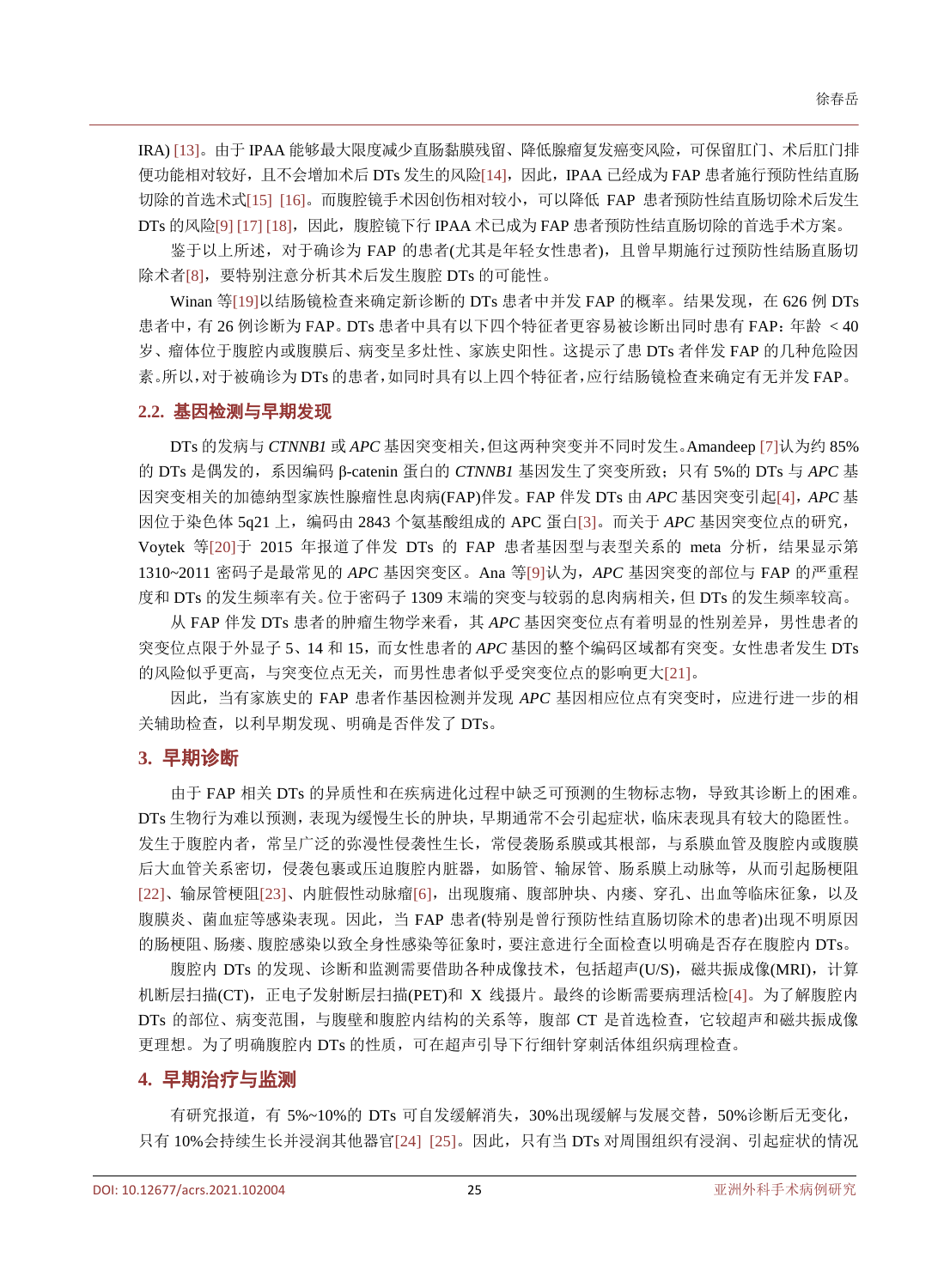下才需要治疗。

腹部外 DTs 主要采用手术治疗,而对于腹腔内 DTs,因存在高复发及死亡风险,手术并不是一线治 疗方案,应优先考虑药物治疗;如果没有其他并发症,手术是最后的选择[\[26\]](#page-5-2)。腹腔 DTs 一旦累及肠系 膜的重要大血管,常规技术不可能完全切除,可能导致无法控制的出血和随后的短肠综合征。近年来, 体外切除瘤体和自体小肠移植治疗累及肠系膜根部的肿瘤已克服了特殊的技术障碍,是一种有吸引力的 治疗肠系膜 DTs 的替代方法[\[9\]](#page-4-6)。然而,这种手术技术要求高、风险大,目前只在有限的病例中进行。

腹腔内 DTs 多采用多模式治疗,包括手术、非甾体抗炎药物、激素治疗和化疗。最有效的药物治疗 为细胞毒性化疗,有效率为 45.5%,疾病控制率为 72.7% [\[27\]](#page-5-3)。Thibault [\[28\]](#page-5-4)认为对于腹腔内 DTs, 化疗 是最有效的治疗方法,当它不可能使用或当 DTs 危及生命时,也可以将手术作为后备方法。Turina [\[29\]](#page-5-5) 发现对于不适合手术切除的大型 DTs,采用经皮放射治疗(Radiotherapy, RT)与近距离放射治疗 (Brachytherapy, BT)联合治疗可获得良好的局部控制。Tayeb 等[\[30\]](#page-5-6)认为与 FAP 相关 DTs 的特殊性在于其 主要的发病位置位于腹腔且有并发症的风险,手术风险大,效果不理想。因此,在过去的十年里,手术 在很大程度上已经被保守治疗所取代。近年来酪氨酸激酶抑制剂(伊马替尼、索拉非尼、苏尼替尼、拉帕 替尼、达沙替尼等)已经显示出其疗效,并显著改善了患者的无进展生存质量。由于部分 DTs 患者观察到 了自发性缓解,因此,对其进行积极监测也可能是一种有效的治疗选择。对于 FAP 相关腹腔内 DTs 的治 疗,无论是选择了"等待和观察"策略,还是采用了上述的特定治疗方法,密切观察疾病进展都是十分 必要的。在疾病明确诊断后的第一年应每 3 个月做一次影像学检查(CT 或 MRI),第二年每 6 个月做一次, 之后每年做一次[\[4\]](#page-4-1)。

#### **5.** 结语

综上所述,FAP 伴发腹腔内 DTs 的病例极为罕见,多数临床医师对其认识不足,加上 DTs 多数生长 缓慢,早期临床表现多不明显,很难及早发现,患者多因并发症的突发而来就诊。因此,当 FAP 患者出 现肠梗阻、输尿管梗阻、腹腔内出血、肠缺血坏死、肠穿孔等疾病征象,继而出现严重腹腔感染以及全 身感染等,要考虑到是否有 FAP 伴发腹腔内 DTs 的可能。目前相关病因研究比较明确的是,FAP 患者发 生 DTs 与遗传、手术创伤和内分泌等多种因素有关。遗传方面主要与 *APC* 基因突变有关;手术创伤因素 则常与 FAP 患者施行的预防性大肠切除手术有关;而内分泌因素多与患者体内的雌激素环境(如年轻女性) 有关,另外,还需注意到我国肥胖及糖尿病患者日益增多,肥胖及糖尿病患者体内雌激素的生成增多, 可能会激发肿瘤细胞的生长[\[31\]](#page-5-7),从而促进 FAP 患者伴发 DTs。因此,对存在以上各种因素的患者应及 早进行相关的检查,以利于早期发现和确诊。目前,腹部增强 CT 三维成像检查是发现、诊断以及监测 腹腔 DTs 的首选检查方法; 腹部超声引导下行细针穿刺活检可明确性质。

在早期发现、早期诊断的基础上,应制定合理的早期治疗方案。目前 FAP 伴发腹腔 DTs 的治疗方法 包括手术切除、放射治疗、抗雌激素治疗、非甾体抗炎药物(NSAIDs)治疗、细胞毒性化疗和分子治疗等, 但各类治疗方法均有其局限性和个体差异性,因此需要根据患者的具体病情实施个体化治疗方案。由于 DTs 较多具有自限性,不适当的手术、放疗或各类药物的治疗干预反而会刺激加快其生长速度,因此, 在并发症得到控制的情况下,采取长期的严密观察与监测,仍不失为一种治疗良策。

# 参考文献

- <span id="page-3-0"></span>[1] 谢玉权, 袁兴华, 郑朝旭, 等. 中国人 231 例家族性腺瘤性息肉病术式选择的 Meta 分析[J]. 中华肿瘤防治杂志, 2008, 15(7): 537-540.
- <span id="page-3-1"></span>[2] De Marchis, M.L., Tonelli, F., Quaresmini, D., *et al*. (2017) Desmoid Tumors in Familial Adenomatous Polyposis. *Anticancer Research*, **37**, 3357-3366. <https://doi.org/10.21873/anticanres.11702>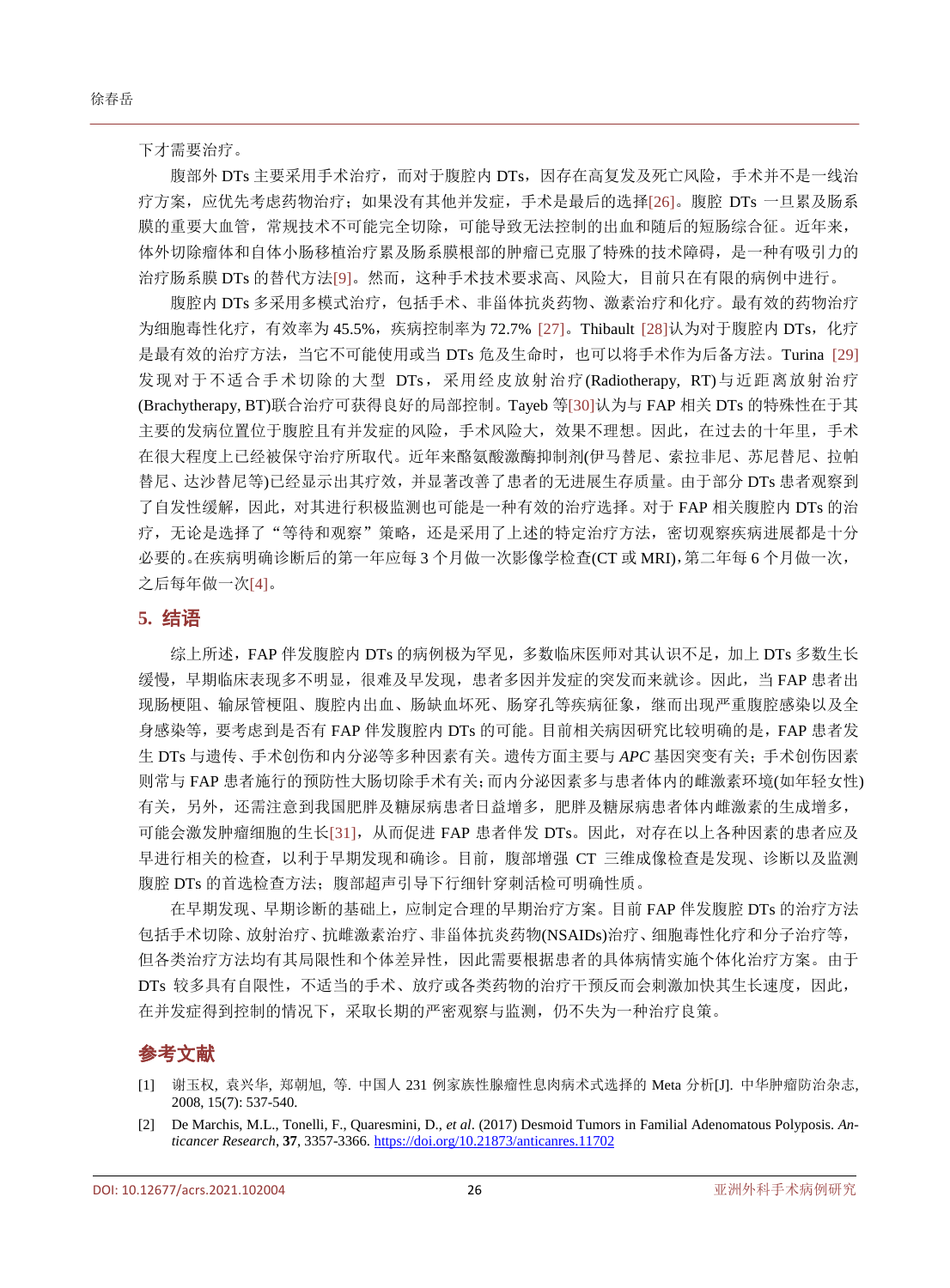- <span id="page-4-0"></span>[3] 王丹, 杨晶, 张昭, 等. 家族性腺瘤性息肉病最新研究进展[J]. 中国肛肠病杂志, 2018, 38(9): 62-65.
- <span id="page-4-1"></span>[4] Papazoglou, A. and Komporozos, V. (2018) Diagnosis and Treatment of Sporadic and Familial Adenomatous Polyposis (FAP)-Associated Desmoid Tumors: Literature Review. *Hellenic Journal of Surgery*, **90**, 299-307. <https://doi.org/10.1007/s13126-018-0494-7>
- <span id="page-4-2"></span>[5] 何圣梁, 杜晶, 刘方奇, 等. 家族性腺瘤性息肉病易感基因突变类型与临床表型关系的研究进展[J]. 中华医学遗 传学杂志, 2017, 4(6): 919-923.
- <span id="page-4-3"></span>[6] Bolshinsky, V., Xhaja, X., Halleran, D.R., *et al*. (2019) Superior Mesenteric Artery Pseudoaneurysms in Patients with Familial Adenomatous Polyposis-Associated Intra-Abdominal Desmoids: Case Series. *Diseases of the Colon & Rectum*, **62**, 721-726[. https://doi.org/10.1097/DCR.0000000000001359](https://doi.org/10.1097/DCR.0000000000001359)
- <span id="page-4-4"></span>[7] Singh, A. and Mani, A. (2015) Case Report: Intra-Abdominal Fibromatosis in Familial Adenomatous Polyposis. *Pathology*, **47**, S75. <https://doi.org/10.1097/01.PAT.0000461530.69072.43>
- <span id="page-4-5"></span>[8] Sinha, A., Tekkis, P.P., Gibbons, D.C., *et al*. (2011) Risk Factors Predicting Desmoid Occurrence in Patients with Familial Adenomatous Polyposis: A Meta-Analysis. *Colorectal Disease*, **13**, 1222-1229. <https://doi.org/10.1111/j.1463-1318.2010.02345.x>
- <span id="page-4-6"></span>[9] Freitas, A.C.R. and Barbosa, L.E.R. (2017) Genetic Profile, Risk Factors and Therapeutic Approach of Desmoid Tumors in Familial Adenomatous Polyposis. *Journal of Coloproctology*, **37**, 163-170. <https://doi.org/10.1016/j.jcol.2017.04.001>
- <span id="page-4-7"></span>[10] Saito, Y., Hinoi, T., Ueno, H., *et al*. (2016) Risk Factors for the Development of Desmoid Tumor after Colectomy in Patients with Familial Adenomatous Polyposis: Multicenter Retrospective Cohort Study in Japan. *Annals of Surgical Oncology*, **23**, 559-565.<https://doi.org/10.1245/s10434-016-5380-3>
- <span id="page-4-8"></span>[11] Babaya, A., Yamano, T., Matsubara, T., *et al*. (2020) Long-Term Clinical Outcomes and Follow-Up Status in Japanese Patients with Familial Adenomatous Polyposis after Radical Surgery: A Descriptive, Retrospective Cohort Study from a Single Institute. *International Journal of Colorectal Disease*: *Clinical and Molecular Gastroenterology and Surgery*, **35**, 675-684[. https://doi.org/10.1007/s00384-020-03524-y](https://doi.org/10.1007/s00384-020-03524-y)
- <span id="page-4-9"></span>[12] Campos, F.G., Martinez, C.A.R., Novaes, M., *et al*. (2015) Desmoid Tumors: Clinical Features and Outcome of an Unpredictable and Challenging Manifestation of Familial Adenomatous Polyposis. *Familial Cancer*, **14**, 211-219. <https://doi.org/10.1007/s10689-014-9772-x>
- <span id="page-4-10"></span>[13] 袁瑛. 遗传性结直肠癌临床诊治和家系管理中国专家共识[J]. 中华肿瘤杂志, 2018, 40(1): 64-77.
- <span id="page-4-11"></span>[14] Xie, M.H., Chen, Y.L., Wei, W.C., *et al*. (2020) Does Ileoanal Pouch Surgery Increase the Risk of Desmoid in Patients with Familial Adenomatous Polyposis? *International Journal of Colorectal Disease*, **35**, 1599-1605. <https://doi.org/10.1007/s00384-020-03578-y>
- <span id="page-4-12"></span>[15] Li, K.-Y. and Liu, G. (2019) Progress in Surgical Treatment of Familial Adenomatous Polyposis. *World Chinese Journal of Digestology*, **27**, 252-259[. https://doi.org/10.11569/wcjd.v27.i4.252](https://doi.org/10.11569/wcjd.v27.i4.252)
- <span id="page-4-13"></span>[16] Yan, Z.S., Liao, G.Q. and Pei, H.P. (2012) Surgical Treatment of Familial Adenomatous Polyposis: Experience from a Single Institution in China. *Asia*-*Pacific Journal of Clinical Oncology*, **8**, e23-e28. https://doi.org/10.1111/j.1743-7563.2011.01488.
- <span id="page-4-14"></span>[17] Sinha, A., Burns, E.M., Latchford, A., *et al*. (2018) Risk of Desmoid Formation after Laparoscopic versus Open Colectomy and Ileorectal Anastomosis for Familial Adenomatous Polyposis. *BJS Open*, **2**, 452-455. <https://doi.org/10.1002/bjs5.90>
- <span id="page-4-15"></span>[18] Vitellaro, M., Sala, P., Signoroni, S., *et al*. (2014) Risk of Desmoid Tumours after Open and Laparoscopic Colectomy in Patients with Familial Adenomatous Polyposis. *The British Journal of Surgery*, **101**, 558-565. <https://doi.org/10.1002/bjs.9411>
- <span id="page-4-16"></span>[19] van Houdt, W.J., Wei, I.H., Kuk, D., *et al*. (2019) Yield of Colonoscopy in Identification of Newly Diagnosed Desmoid-Type Fibromatosis with Underlying Familial Adenomatous Polyposis. *Annals of Surgical Oncology*, **26**, 765-771. <https://doi.org/10.1245/s10434-018-07138-1>
- <span id="page-4-17"></span>[20] Slowik, V., Attard, T., Dai, H.Y., *et al*. (2015) Desmoid Tumors Complicating with Familial Adenomatous Polyposis: A Meta-Analysis Mutation Spectrum of Affected Individuals. *BMC Gastroenterology*, **15**, Article No. 84. <https://doi.org/10.1186/s12876-015-0306-2>
- <span id="page-4-18"></span>[21] Schiessling, S., Kihm, M., Ganschow, P., *et al*. (2013) Desmoid Tumour Biology in Patients with Familial Adenomatous Polyposis Coli. *British Journal of Surgery*, **100**, 694-703[. https://doi.org/10.1002/bjs.9053](https://doi.org/10.1002/bjs.9053)
- <span id="page-4-19"></span>[22] Xhaja, X. and Church, J. (2013) Small Bowel Obstruction in Patients with Familial Adenomatous Polyposis Related Desmoid Disease. *Colorectal Disease*, **15**, 1489-1492[. https://doi.org/10.1111/codi.12416](https://doi.org/10.1111/codi.12416)
- <span id="page-4-20"></span>[23] Walton, S.J., Malietzis, G., Clark, S.K., *et al*. (2018) Urological Sequelae of Desmoids Associated with Familial Adenomatous Polyposis. *Familial Cancer*, **17**, 525-530[. https://doi.org/10.1007/s10689-017-0064-0](https://doi.org/10.1007/s10689-017-0064-0)